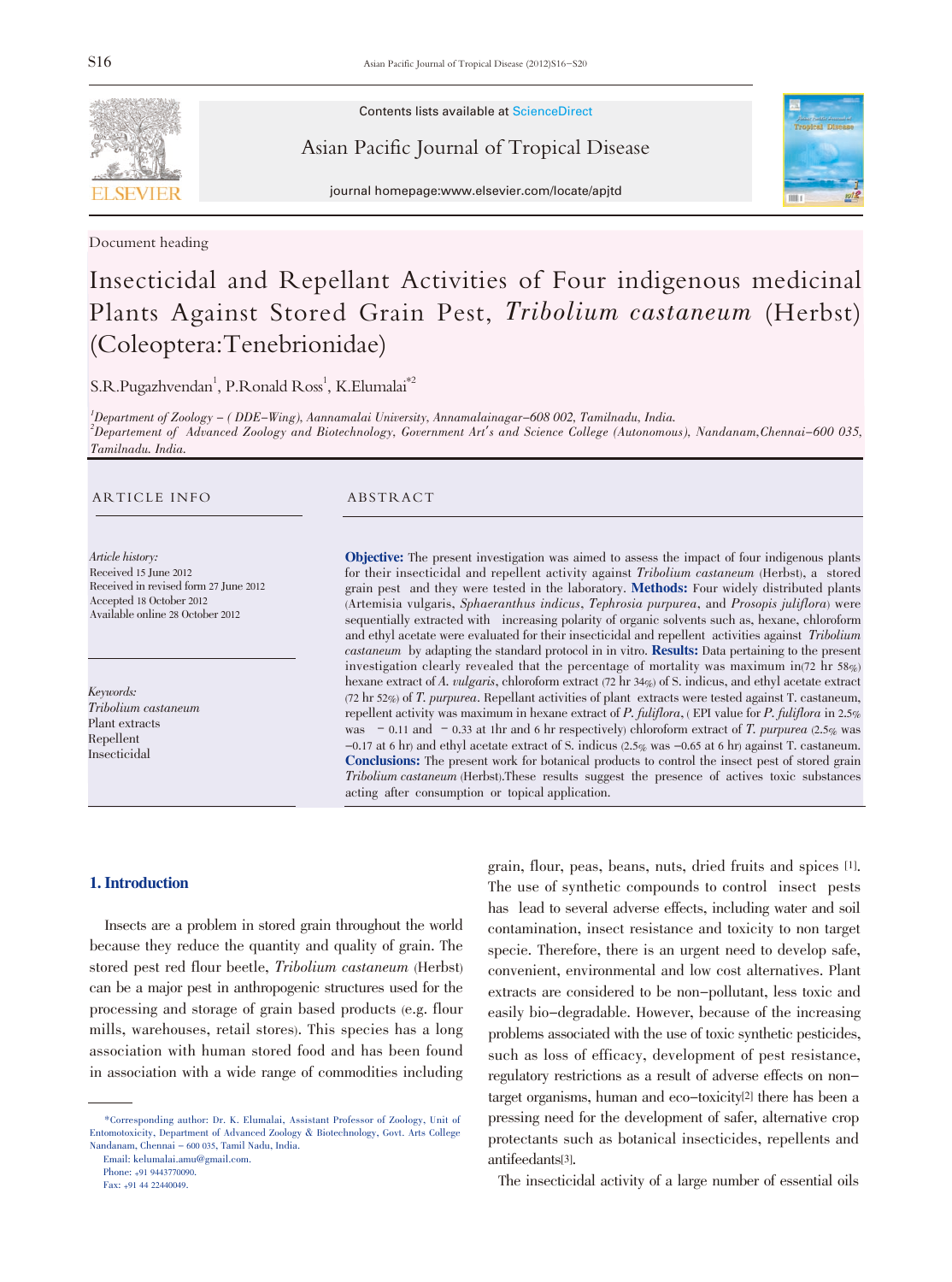and other plant extracts has been assessed against several major agricultural pests [4]. Morever, products from several floral species have been demonstrated to act as repellents, toxicants and antifeedants against a number of coleopteran that attack stored products[5]. Biological control may be an effective strategy for stored-product pest management in inaccessible locations, because some natural enemies can actively seek out pests in these hidden habitats or may be applied in a manner similar to chemical pesticide. Murraya exotica was found to possess insecticidal activity against the maize weevil, Sitophilus zeamais and red flour beetle, Tribolium castaneum [6]. (R)-Carvone and D-limonene showed strong contact toxicity against S. zeamais and T. castaneum [7].Two synthetic volatile compounds (benzaldehyde and propionic acid) and two volatile oils (camphor and eucalyptus) were screened individually and in combinations against different life stages of Tribolium castaneum [8]. This study specifically aimed to determine the insecticidal action, and repellency of extract plant of Artemisia vulgaris, Prosopis juliflora, Sphaeranthus indicus and Tephrosia purpurea against Tribolium castaneum (Herbst).

#### 2.Materials and Methods

#### 2.1.Collection and preparation of plant extracs

In this study four plants such as Artemisia vulgaris (Mugwort), Prosopis juliflora (Honey mesquite), Sphaeranthus indicus (East Indian Global Thistle) and Tephrosia purpurea (Wild indigo) were collected in and around Chennai and Yercaud Hills of Tamil Nadu.

The plant materials were collected from in and around Chennai and Yercaud Hills were brought to the laboratory and shade dried. The dried plant materials were powdered using electric blender and sieved through kitchen strainer and the fine powder was used for extraction using Soxhelt extraction apparatus. The powders were extracted with different solvent in increasing polarity viz., hexane, chloroform, ethyl acetate. The residues from the crude extract were dried well for complete evaporation of the solvent and the residue was collected in brown colour vials and preserved at  $4 \text{ }^{\circ}$ . Appropriate concentrations,  $(0.5\%, 1\%, 2.5\% \text{ and } 5\%)$  was prepared by mixing the solvent residue with acetone. The diluted concentration was used for subsequent experiments.

### 2.2. Culture of Tribolium castaneum

The adult Tribolium castaneum was collected from infested grains purchased from local market and brought to the laboratory. The culture was established using rava in a plastic container of  $25 \times 10$  cm and maintained at room temperature  $30\pm2$  °C and relative humidity of 70-75%. Sieving the culture separated the adult insects and the adults were used for subsequent experiment. The culture was continuously maintained in the containers throughout the study period.

# 2.3. Bioassays

# 2.3.1. Repellent activity of Plant extracts against Tribolium castaneum

To study the repellent activity of plant extracts, filter paper strips (6X4 cm) was dipped in 2.5% and 5% concentration of each solvent extracts and air-dried for few minutes. For control filter paper dipped in acetone was used. Then the filter paper was placed inside the plastic jar and attached into the arm of olfactometer. After the attachment of all the plastic vials with the arms, fifty newly emerged adults of

 T. castaneum were introduced into the olfactometer and EPI values was calculated as using the formula of [9].

Where Nt= Number of insects in the treated sample side and Nc= Number of insects in the control sample side

#### 2.3.2. Insecticidal activity of Plant extract

Two week-old adults T. castaneum were collected from the laboratory colony and transferred to the petridishes in batches of 20 each. The beetles were sprayed directly with 1ml of different concentrations  $(0.5, 1, 2.5, 1.5)$  and  $5\%$  of a crude extract under Potters's Precision tower at a pressure of 2.5 kg/ cm2. The control was sprayed with acetone. After drying of the droplets on petridishes, the beetles were provided with maize flour. Mortality was recorded every 24hr for 3 days and the percentage of mortality was calculated by using Abbot's percent corrected formula [10]. Three replications were carried out for each concentration and untreated control.

#### 3. Results

# 3.1. Repellent activity of Plant extracts against Tribolium castaneum

Repellent activity of different solvent extract of A. vulgaris, S. indicus, T. purpurea and P. juliflora were tested at 2.5 and 5% concentrations against T. castaneum. The result indicates variation among the plant extracts against the selected insect pest. In general, majority of the extracts showed attractant activity at lower concentration at 1 hr duration. But the trend had changed when the duration and concentrations increased. Highest activity was observed at higher concentration of the all the plant extract. In controversy ethyl acetate extract of S. indicus showed higher activity at lower concentration then higher concentration.EPI value ranged from  $-0.43$  to  $-0.60$  at 1 hr and 6 hr in  $5\%$  concentration and  $-0.65$  EPI value at 6 hr in 2.5% concentration. In hexane extract of P. julijlora showed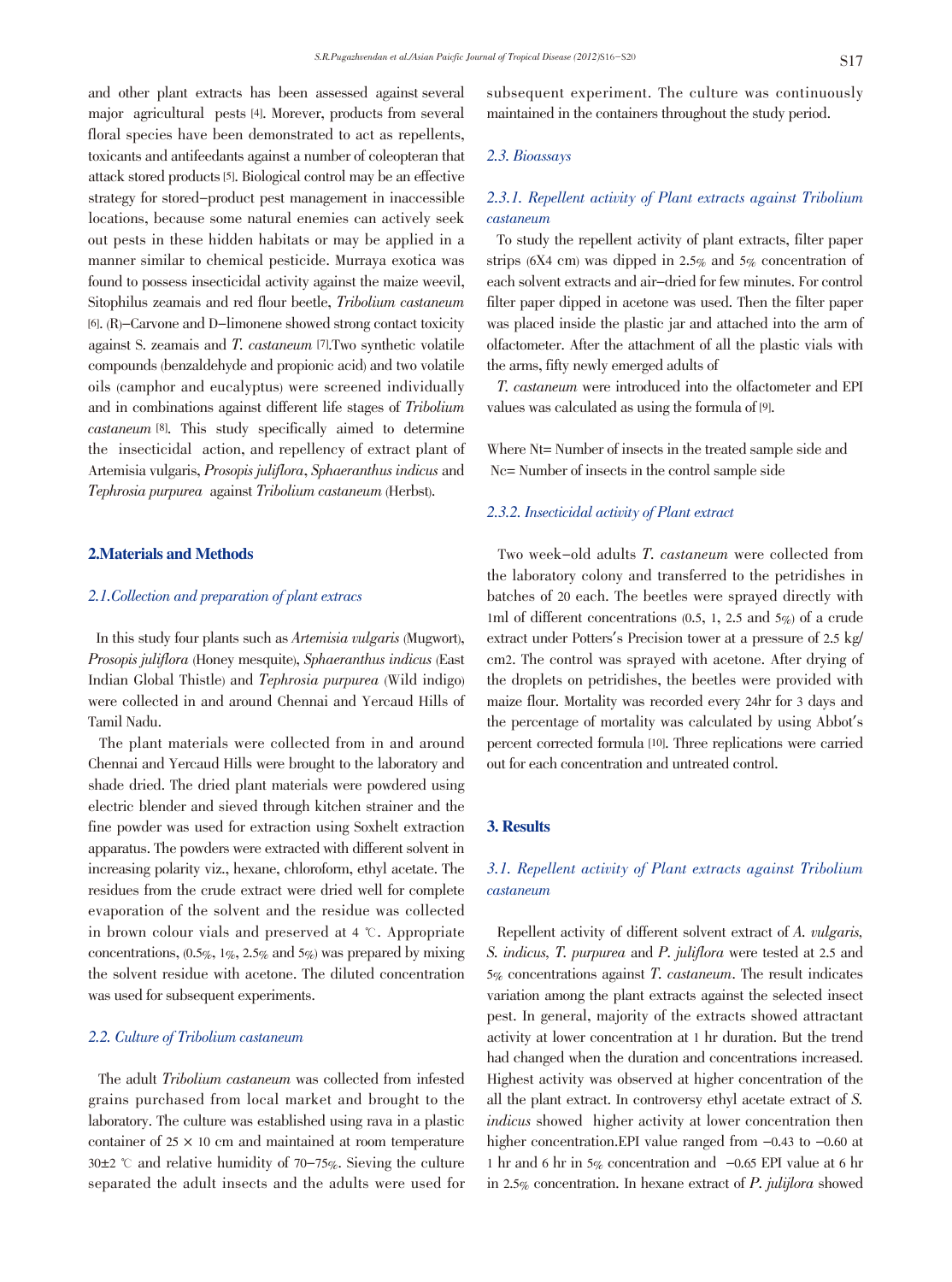higher repellent activity EPI value ranged from  $-0.11$  and  $-0.33$ in 2.5% concentration at 1 hr and 6 hr duration respectively. On the other hand chloroform extract of T. purpurea showed highest repellent activity against T. castaneum. EPI value of chloroform extract of  $T$ . purpurea was ranging from  $-0.55$  to  $-0.63$  at 5% concentration, this was followed by A. vulgaris EPI value at 5  $\%$  concentration of A. vulgaris showed -0.31 to -0.21 at 1h and 6h duration respectively. Chloroform extract of other plants showed very lesser activity, when compared to all other extracts. Ethyl acetate extract of S.indicus notably showed highest activity at lower concentration against the T.castaneum. EPI value was -0.45 and -0.65 at 1h and <sup>6</sup> h duration respectively. And at higher concentration the value was  $-0.43$  and  $-0.60$ . Next to S. *indicus*, showed moderate activity. Ethyl acetate extract of other plants showed very low/ nil activity (Table 1).

#### Table 1

Impact of plant extract on the Excess Proportion Index (EPI) of Tribolium castaneum\*

|                | Plant Name           | Concentration |         |           |         |
|----------------|----------------------|---------------|---------|-----------|---------|
| S. No          |                      | $2.5\%$       |         | $5 \, \%$ |         |
|                |                      | Durations     |         |           |         |
|                |                      | 1h            | 6h      | 1h        | 6h      |
| Hexane         |                      |               |         |           |         |
| 1              | Artemisia vulgaris   | $+0.24$       | $-0.17$ | $-0.38$   | $+0.24$ |
| $\overline{c}$ | Sphaeranthus indicus | $+0.38$       | $-0.13$ | $+0.24$   | $+0.24$ |
| 3              | Tephrosia purpurea   | $-0.03$       | $-0.12$ | $+0.24$   | $+0.24$ |
| $\overline{4}$ | Prosopis juliflora   | $-0.11$       | $-0.33$ | $+0.24$   | $+0.24$ |
| Chloroform     |                      |               |         |           |         |
| $\mathbf{1}$   | Artemisia vulgaris   | $+0.30$       | $-0.08$ | $-0.31$   | $-0.21$ |
| $\overline{2}$ | Sphaeranthus indicus | $+0.41$       | $-0.10$ | $-0.09$   | $-0.08$ |
| 3              | Tephrosia purpurea   | $+0.20$       | $-0.17$ | $-0.55$   | $-0.63$ |
| $\overline{4}$ | Prosopis juliflora   | $+0.16$       | $+0.09$ | $-0.03$   | $-0.11$ |
| Ethyl acetate  |                      |               |         |           |         |
| $\mathbf{1}$   | Artemisia vulgaris   | $+0.24$       | $+0.06$ | $-0.25$   | $-0.05$ |
| $\overline{2}$ | Sphaeranthus indicus | $+0.24$       | $-0.65$ | $-0.43$   | $-0.60$ |
| 3              | Tephrosia purpurea   | $+0.24$       | $+0.03$ | $-0.09$   | $-0.05$ |
| $\overline{4}$ | Prosopis juliflora   | $+0.24$       | $+0.15$ | $-0.20$   | $-0.14$ |

\* values represents mean of five replications.

# 3.2. Insecticidal activity of Plant extracts against Tribolium castaneum

Insecticidal activity of selected medicinal plants against T. castaeneum were depicted in Figures 1-4. Figure <sup>1</sup> shows percentage of insecticidal activity of different solvent extracts of A. vulgaris against T. castaneum. Percentage of mortality was increased according to the increase of the hours and concentration. Hexane extract of this plant showed highest mortality 58% at 72 hr after treatment. This was followed by chloroform extract at higher concentration. Ethyl acetate extract showed very low activity. The other two extracts showed very poor activity against the tested insect. In general very lowest insecticidal activity was observed in all solvent

extracts of S. *indicus* (Figure 2). Maximum mortality (34%) was observed in chloroform extract. Data pertaining to insecticidal activity of different solvent extracts of T. purpurea against T. castaneum was presented in Figure 3. The result revealed that the higher percentage of mortality  $(52\%)$  at  $5\%$  concentration of ethyl acetate extract of T.purpurea. Chloroform extract of this plant showed 48% of mortality at higher concentration. The hexane extract showed they low activity against T.castaneum. Insecticidal activity different solvent extracts of P. juliflora was presented in Figure 4. Ethyl acetate extract of *P.juliflora* showed 30% mortality. The other two extracts did not show any effect against T. castaneum.



Figure 1. Insecticidal activity of different solvent extract Artemisia vulgaris of aganist Tribolium castaneum



Figure 2. Insecticidal activity of different solvent extract Sphaeranthus indicus of aganist Tribolium castaneum



Figure 3. Insecticidal activity of different solvent extract Tephrosia purpurea of aganist Tribolium castaneum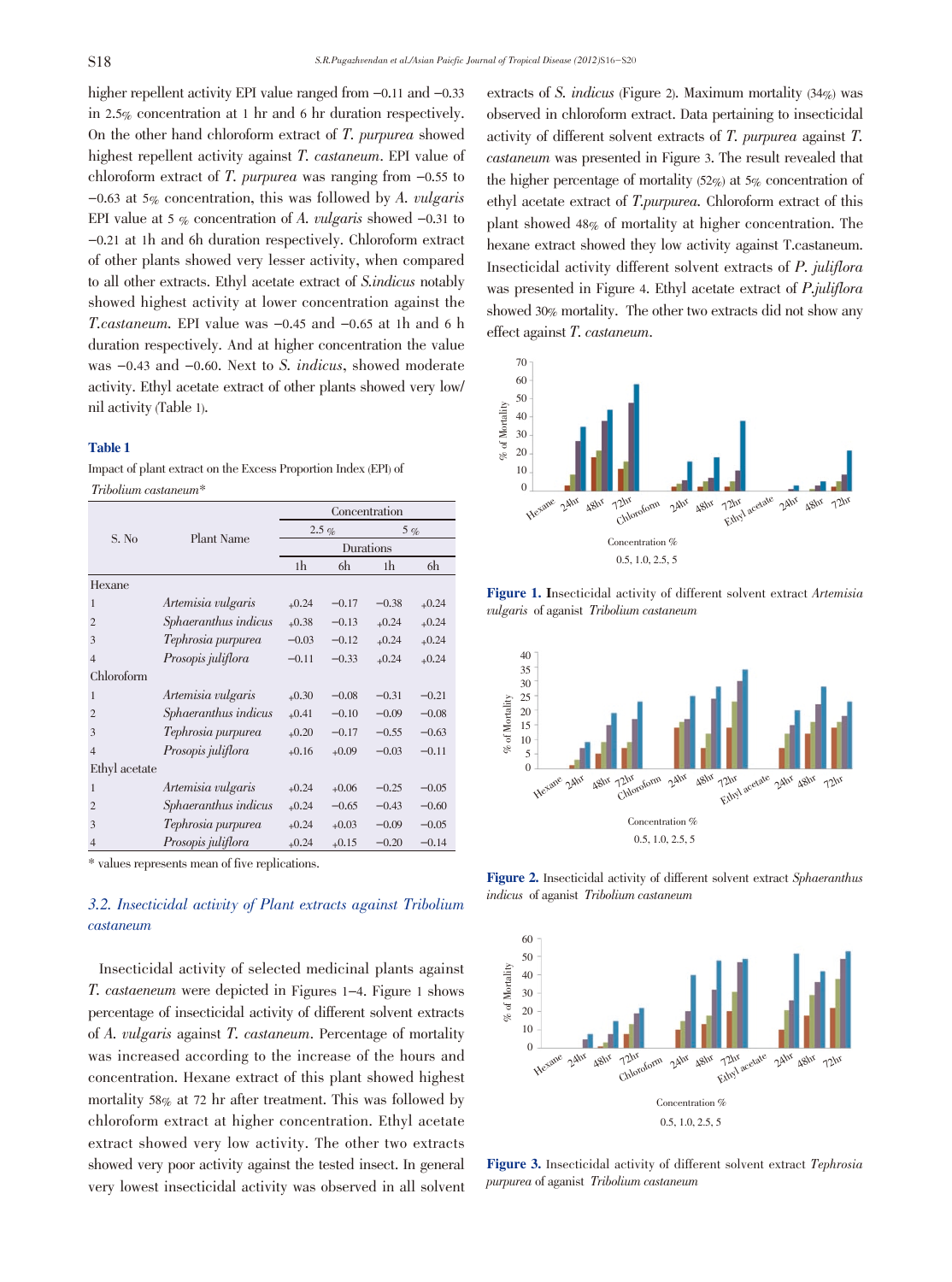

Figure 4. Insecticidal activity of different solvent extract Prosopis juliflora of aganist Tribolium castaneum

#### 4. Discussion

Plant products having considerable potential as insecticidal compounds are gaining tremendous importance in recent years. Particularly for the management of stored products as these compounds are environmentally safe and often do not leave their residues in the stored food products meant for human consumption. Efficacy of various plant products have been reported by several authors against the stored grain pests [11]. In order to find out a newer botanical, the isolation of the compound is necessary for final product development. It may be possible because of the plants containing maximum of flavonoids, alkaloids and other secondary metabolites.

Repellent activity increases the potential value of the materials in protecting grains from the attack by stored product insect pest. Excessive Proportion Index (EPI) values gives an idea about the repellency or attractancy of chemical substance against an animal tested . The plant extracts showed both attractant and repellent activity. At lower concentration the plant extracts showed attractant and which in turn showed moderate higher repellent activity when the concentration was increased. The reason for this kind of both repellent and attractant at two different concentrations is unknown. In the present study ethyl acetate extract of S. indicus showed highest activity in lower concentration than higher one. It may due to the potentiality of the compounds present in lower concentration which are enough to repellent the insect.

Controlling adults is also another important biological parameter to protect post harvest production. If the plant extracts have the insecticidal compounds that kill the adult insects, the egg-laying and progeny development are consequently reduced.. The presence of volatile compounds having strong odour that could be block the tracheal respiration of the insects leading to their death. Similar observation was also observed by [12] against Sitophilus zeamais and Tribolium castaneum. Plant extract are also having higher insecticidal activity. The potential compounds present in the plant may leach out according to the polarity of the solvent used. Lower molecular weight compounds can be isolated by the lower polar solvent and vice versa. In our present study hexane extract of A. vulgaris showed higher insecticidal activity then the rest of the solvent extract. This may be due to the potential compounds was present in hexane extract of the A. vulgaris. On the other hand Chloroform extract of T. purpurea and ethyl acetate extract of Sphaeranthus indicus and A. mexicana, showed higher insecticidal activity against T. castaneum. These results are in corroborating with the result of [11]. These studies support to screen more plants possessing the insecticidal compounds. There is a wide scope for the discovery of more effective plant products because the plant kingdom is still an untapped reservoir of new molecules having potential biopesticidal compounds. The activity of essential oils mainly depends upon the major volatile components they possess. In eucalyptus oil the major component is 1,8-cineole and this compound is responsible for the oil's biological activity[13]. [14] Showed similar results by evaluating essential oil compounds from Cymbopogon citratus (DC) Stapf. and Eucalyptus citriodora (Hook) and identified the monoterpenes, linalool, 1,8- cineole, neral and geranial among compounds with repellent activity against

In the olfactometer study maximum repellent activity was observed in the plant powders of T. purpurea showed higher EPI values against T. castaneum [1]. [15]Fumigant toxicity of Origanum essential oils against insect pests is well known. Turkish Origanum acutidens oil obtained from hydrodistillation caused 37% mortality of Tribolium confusum adults after <sup>96</sup> h of exposure [16] Similar results were reported by [17], [18]reported that linalool from the essential oil of Origanum vulgare L. at a concentration of 0.03 mg/cm2 produced 83% repellency against T. castaneum. The volatile toxicity of some monoterpenoids against S. oryzae, R. dominica and Cryptolestes pusillus Schönherr, three serious stored-product pests, has also been demonstrated[19]. It has been demonstrated to possess insecticidal activity against several stored-product insects such as the cowpea weevil (C. maculates), lesser grain borer (R. dominica), flat grain beetle (C. pusillus), rice weevil (S. oryzae), maize weevil (S. zeamais) and red flour beetle (T. castaneum) [20]. In the present study, an attempt was made to screen locally available plants. Yet further screening of other plants may reveal the presence of insecticidal and repellent properties in them, which might lead to their improvement as protectants in direct application assays. However, In our present study hexane extract of A. *vulgaris* showed higher insecticidal activity then the rest of the solvent extract. This may be due to the potential compounds was present in hexane extract of the A. vulgaris.

# **Conclusion**

This study demonstrates that the bioefficacy of selected plant